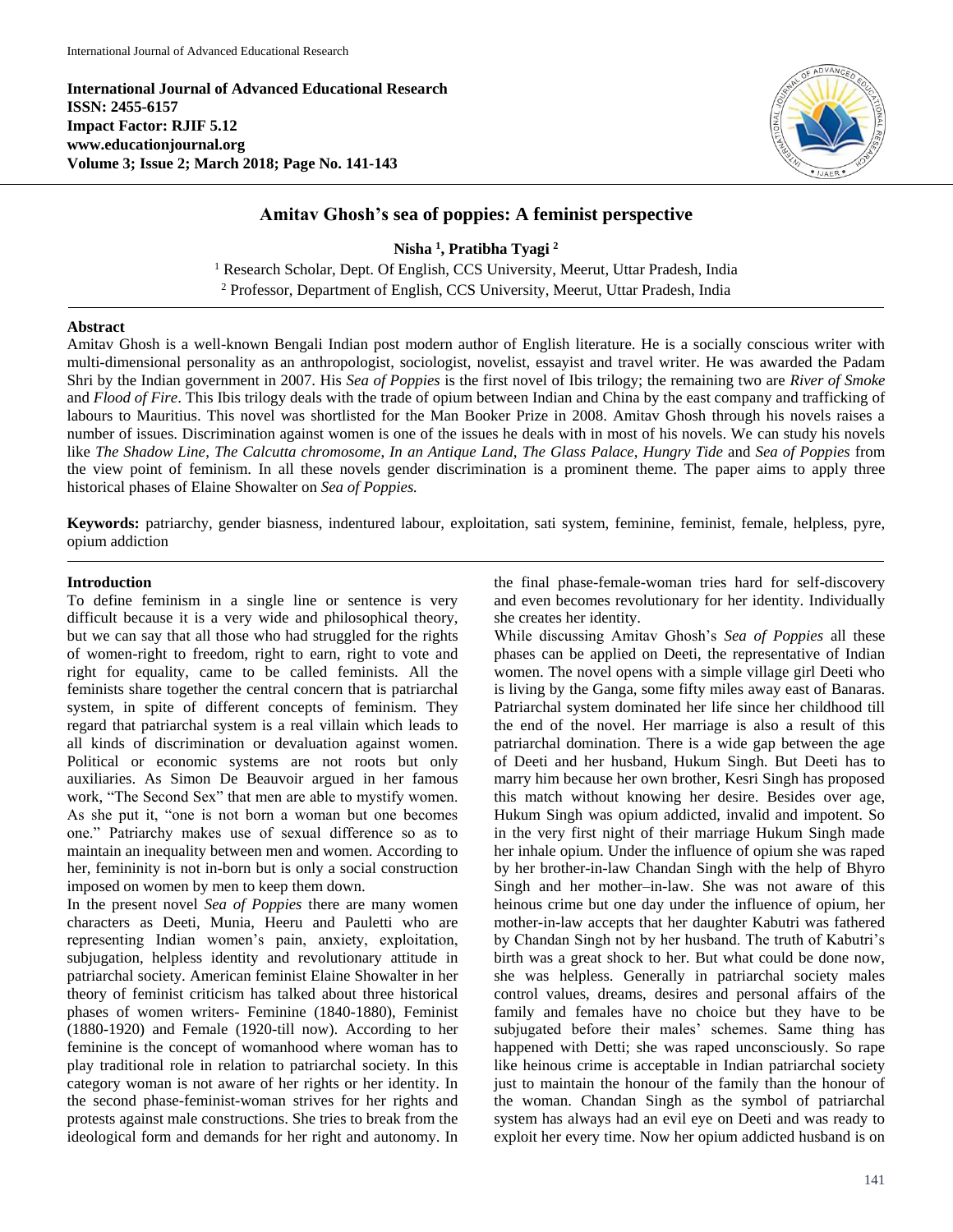his death bed and she has nothing at her home, not even grains to feed properly to her daughter. Chandan had no interest in her poverty or in Hukum Singh's condition but now he began to insist on entering her house just to sit near his brother. But this insisting was due to his evil intention for Deeti. His villainous nature becomes clear when he enters her house and tries to touch her thigh. Sitting near his brother's bed, he would look at Deeti, even fondle himself through the folds of his dhoti. When Deeti knelt down to feed medicines or water to Hukum singh, Chandan would lean so close as to brush her breasts with his knees. But Deeti is not a weak lady; she began to have a knife in fold of her sari.

Chandan, like the other males of society, regards Deeti as an object of entertainment who can be used after death of her husband for personal need. So he said to her:

"Listen to me kabutri –ke-ma, he said. You know very well how your daughter was conceived, why pretend? You know that you would be childless today if not for me --------- And this is why I say to you: wouldn't it be best for you to do willingly now what you did before without you knowledge. Your husband and I are brothers after all of the same flesh and blood."

(*Sea of Poppies*, 157)

But Deeti now is well aware of her right, respect and identity so she retorts with anger to him:

"Listen to my words: I will burn on my husbands' pyre rather than give myself to you." (158)

She is ready to accept sati system or be burnt on the pyre of her husband than to live with Chandan. This may be called her feminist phase because she is heating back to the proposal of her brother-in-law by accepting the celebrated death as Sati rather than to be dependent on Chandan. Ghosh here throws light on another form of patriarchal domination over woman through Sati system. It can be considered as the zenith of female oppression because to burn a living being with a dead person shows inhuman attitude of society towards women. According to this system after the death of husband the wife should sacrifice her life for the sake of husband to show that woman does not have the right to take breath freely. While on the other hand the husband can give up his wife without any solid reason as in the novel Heeru was abandoned by her husband. Heeru has lost her first born baby so her husband persuaded her to go to the temple of Hariharnath at some distance to get another baby as:

"If she was ever to bear another son she would need to do a pooja at the temple of Hariharnath during fare."  $(242)$ 

But it was a trick from the side of her husband to leave this lady and then remarry another one. After being persuaded by her husband Heeru became ready to go there but got lost in the fare according to her husband's plan. She had searched fruitlessly for many months but could not find her husband. One day she met her neighbor who told her that her husband had married a woman after she was lost in the fare. Now it

became clear to her that she was abandoned intentionally by her husband. That's why Heeru has to enlist herself as indentured labor to lead the life of salve among the known person. The patriarchal system has given all freedom to man not to woman. Other woman sufferer of the novel is Munia through whom the author shows this unbiased attitude of patriarchy. Munia is a simple girl who loves truly an agent from Ghazipur but he does not have the true feeling of love but lust towards Munia. She is a poor girl who works in Ghazipur opium factory. He impregnated her without marriage. Later her family has to face the ostracism due to her pregnancy. But miraculously her parents stood by her side accepting banishment from their community. They went to the agent to demand some financial help just to take care of the child:

"When the child became eighteen months old her parents went to the agent's house not to threaten or blackmail but just to show him that he had given them another mouth to feed." (244)

The agent was very shrewd-he heard them peacefully and promised to help them further. But after sometime, his men set Munia's house on fire at the time of night. By chance Munia was not in the house, she was sleeping in the field outside. Helplessly she witnessed the hut being burnt down, killing her mother, father and child. So again finding no way to live in her village she also enlisted herself as indentured labor on Ibis ship. As we know that indentured labor is a poor chapter in Indian history; it is a form of slavery. The indentured labors have to sign some papers and are bound to work for another person for a specified time especially in return for some payment of travel expenses and maintenance. They are treated brutally by the representatives of leaders or British men.

So in the novel patriarchal exploitation forces women to colonial exploitation also. Deeti also enlisted herself as indentured labor but before it she gives up prisoned identity. She hits back patriarchal laws by marrying low caste Kalua as he has saved her from the burning pyre because he likes her. She renounces her earlier identity as she changed her name Aditi from Deeti; it was her female phase. She became the leader of girmitiyas or poor labors. She became a "pole star" for all women to guide them against the brutality of males. She is always ready to fight on Ibis for the sake of women. As in the case of Munia she went to the room of Silhdhars and English agents also with Kalua because they put Munia in their room. She exhorts other men and women labor to save Munia from the lust of Ibis English agents.

"Why're you all so quiet now? You are making enough noise a few minutes ago. Come on! Let's see, we can't rattle the masts on the ship; let's see how long they can ignore us." (472)

She said to Silahdars boldly "You've taken one of our girls. We are worried about her."(473)

But she was called inside the room because it was a plan from the side of Bhryo singh to engulf Deeti alone in room. Deeti goes inside with Kalua. But the Silahdars tide his wrist with a rope outside the room to keep him quiet. Inside the room Bhyro Singh treated her badly as he called her "bitch" and "whore". When she asked him for which purpose she was